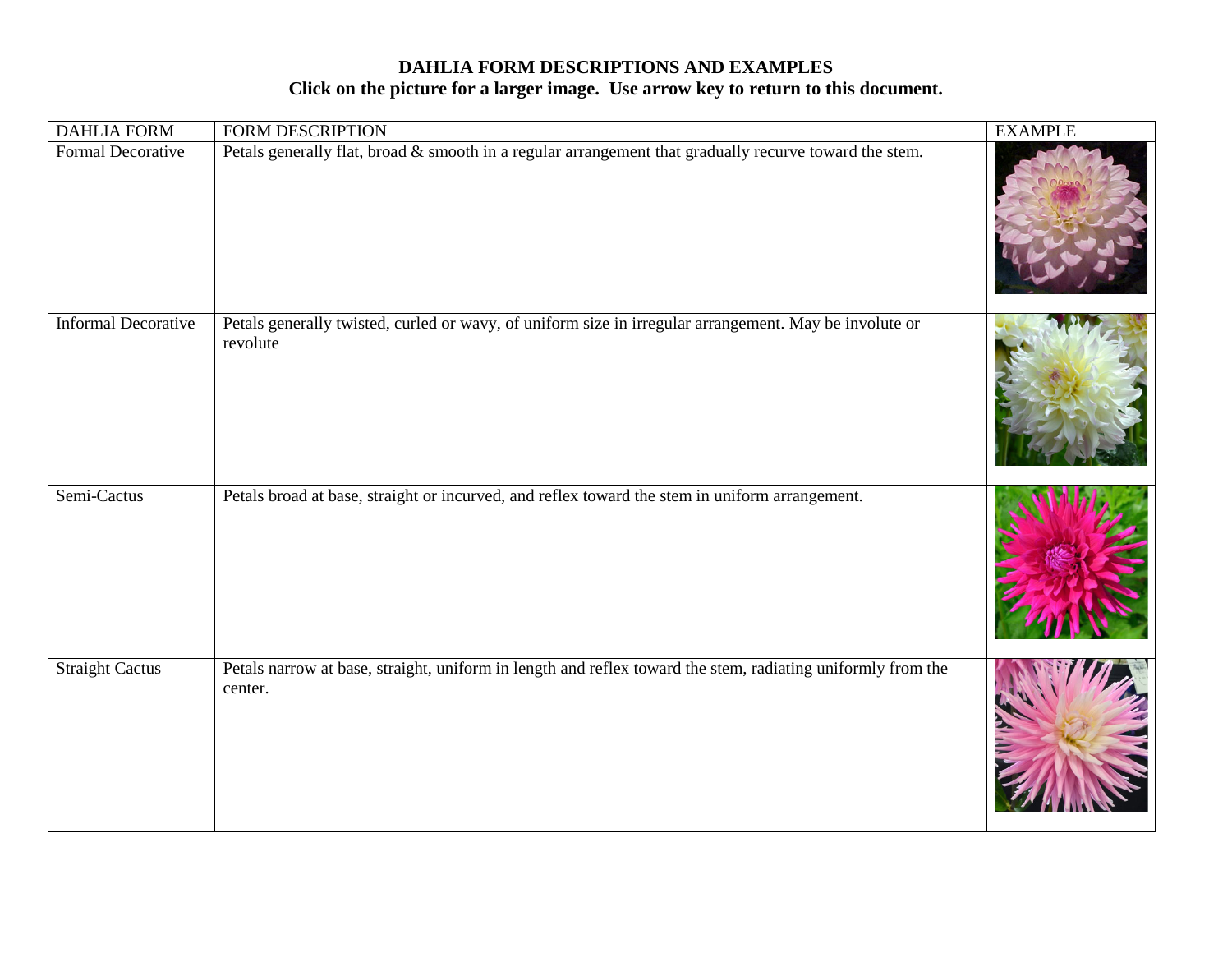| <b>Incurved Cactus</b> | Petals pointed, narrow at base, uniform in length, curving upward toward the bloom face, or swirl<br>horizontally                        |  |
|------------------------|------------------------------------------------------------------------------------------------------------------------------------------|--|
| Laciniated             | Petals split at tip, varying according to the size of the petal.                                                                         |  |
| Ball                   | Blooms are ball-shaped with uniform florets, and reflexing toward the stem, completely filling the floral head<br>without notches/points |  |
| Miniature Ball         | Same as ball, except smaller, between 2-3.5 inches in diameter.                                                                          |  |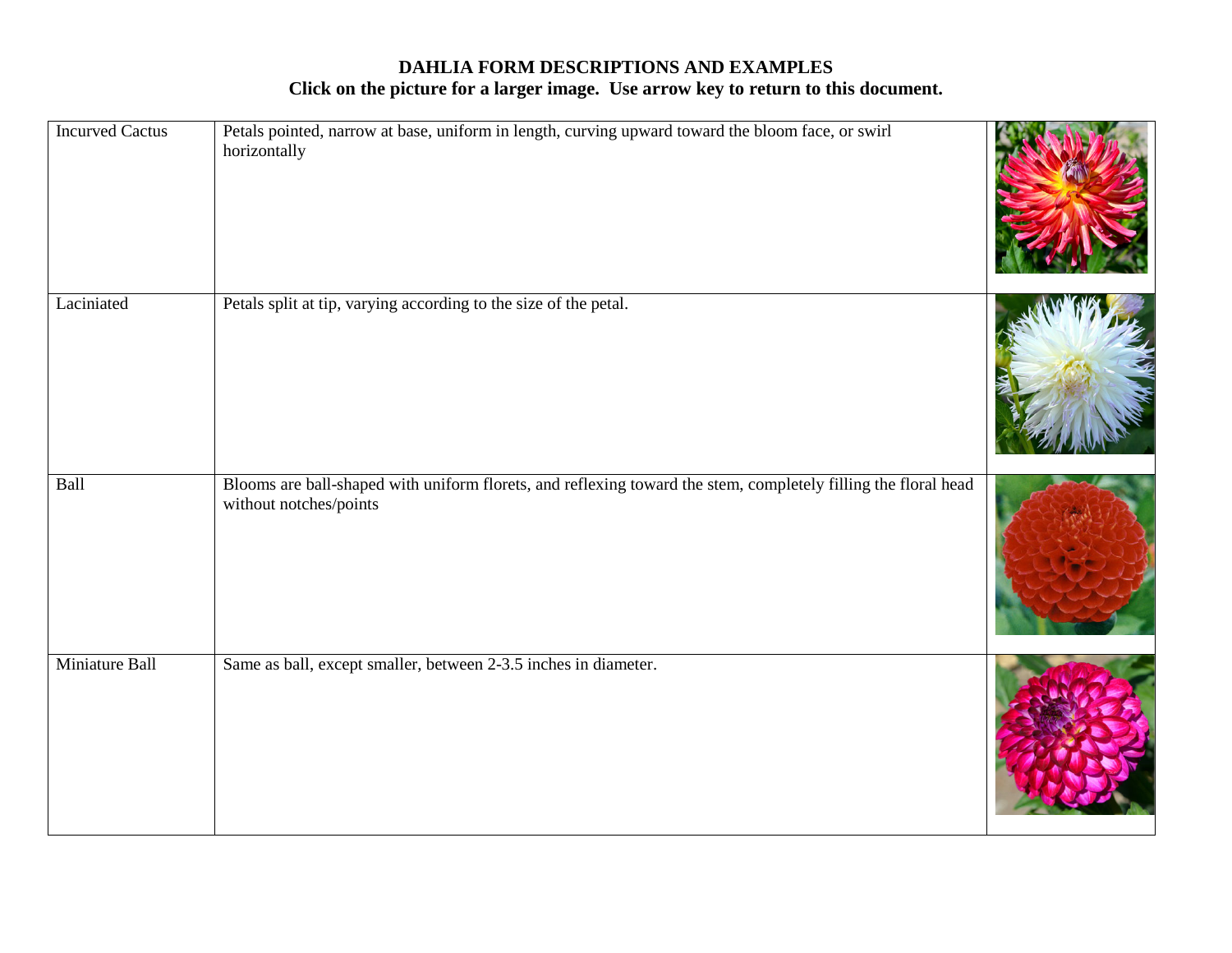| Pompon               | Petals are much the same as a ball, except that the size is less than two inches in diameter                                         |  |
|----------------------|--------------------------------------------------------------------------------------------------------------------------------------|--|
| Stellar              | Petals long and narrow along the length with pointed tips preferred, like a star, and will recurve toward the<br>stem                |  |
| Waterlily            | Cupped petals, rounded tips, w/a flat side view to a saucer-shaped, closed center but open faced to give a<br>delicate appearance.   |  |
| Novelty Fully Double | Distinctly different from other forms with good symmetry, tight closed center, with petals arranged differently<br>from other forms. |  |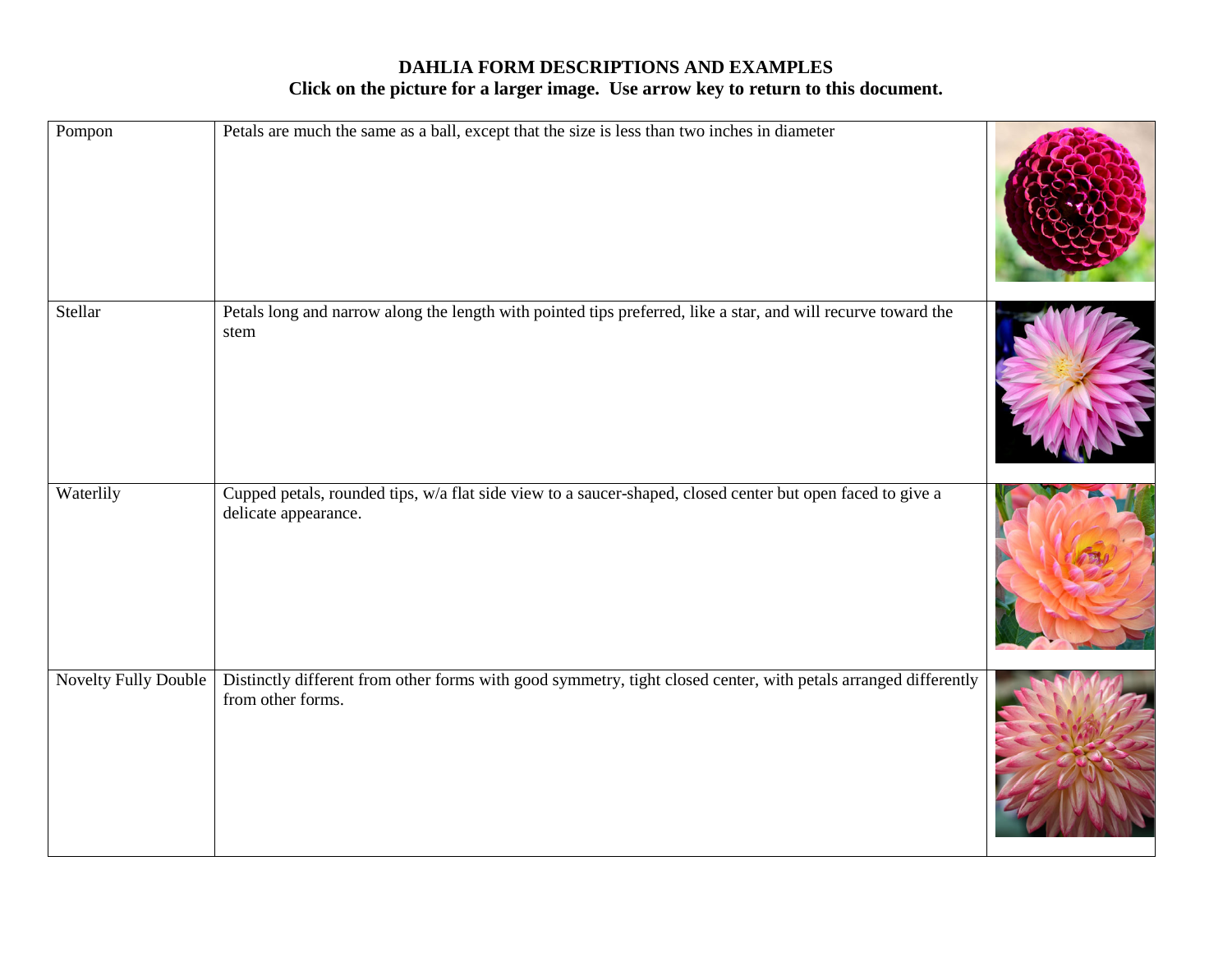| Peony        | Two to five rows of petals around an open center, with broad, slightly cupped petals, flat, not recurving to<br>stem           |  |
|--------------|--------------------------------------------------------------------------------------------------------------------------------|--|
| Anemone      | A dome of elongated tubular disc petals, surround by one or mor rows of petals, balanced and framing the<br>center.            |  |
| Novelty Open | Open-centered dahlia distinctly different from other forms, with the disc center proportional to the petals                    |  |
| Collarette   | Single row of flat or slightly cupped petals arranged on a flat plane, with petaloids forming a "collar" around<br>open center |  |